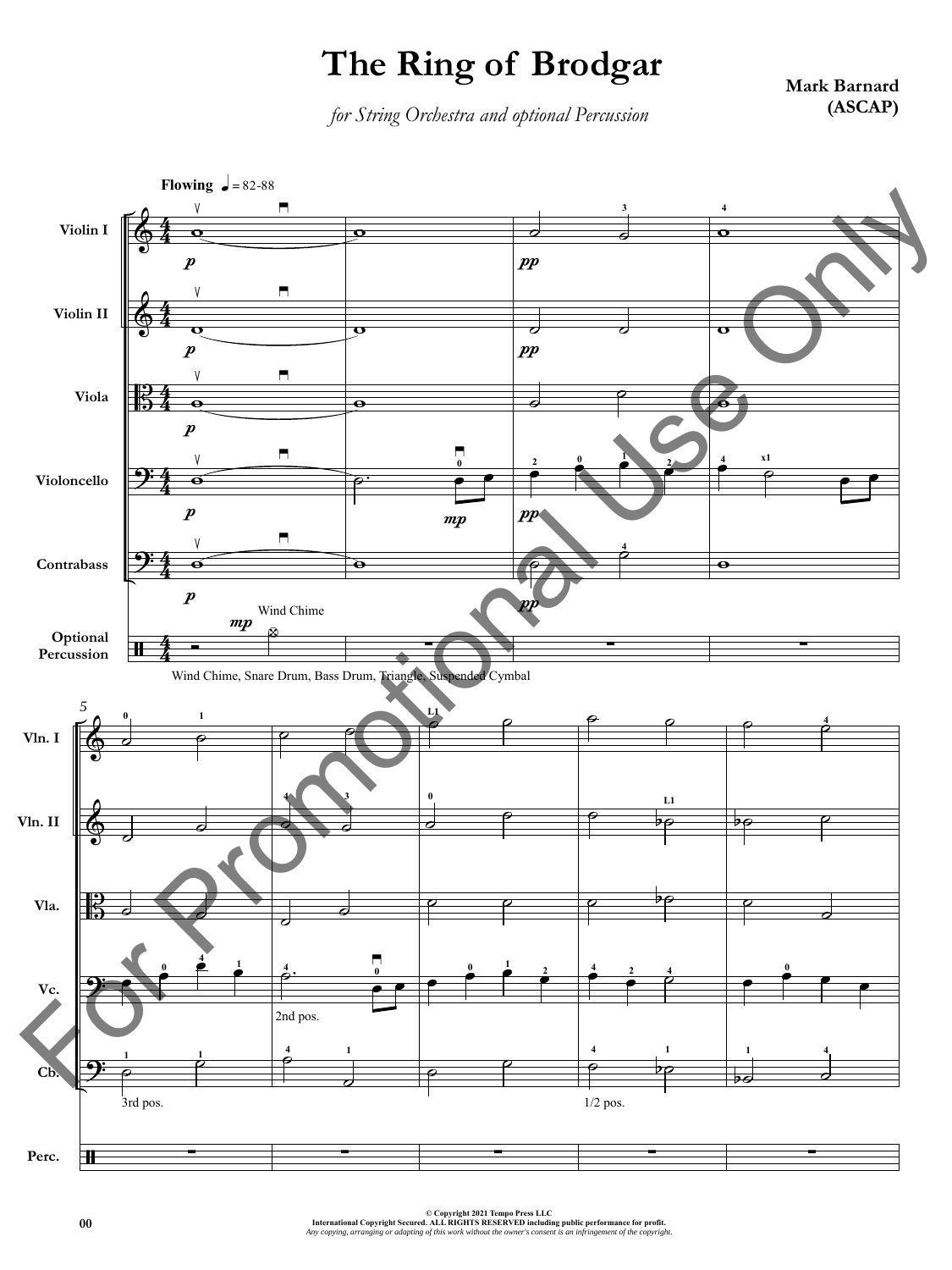

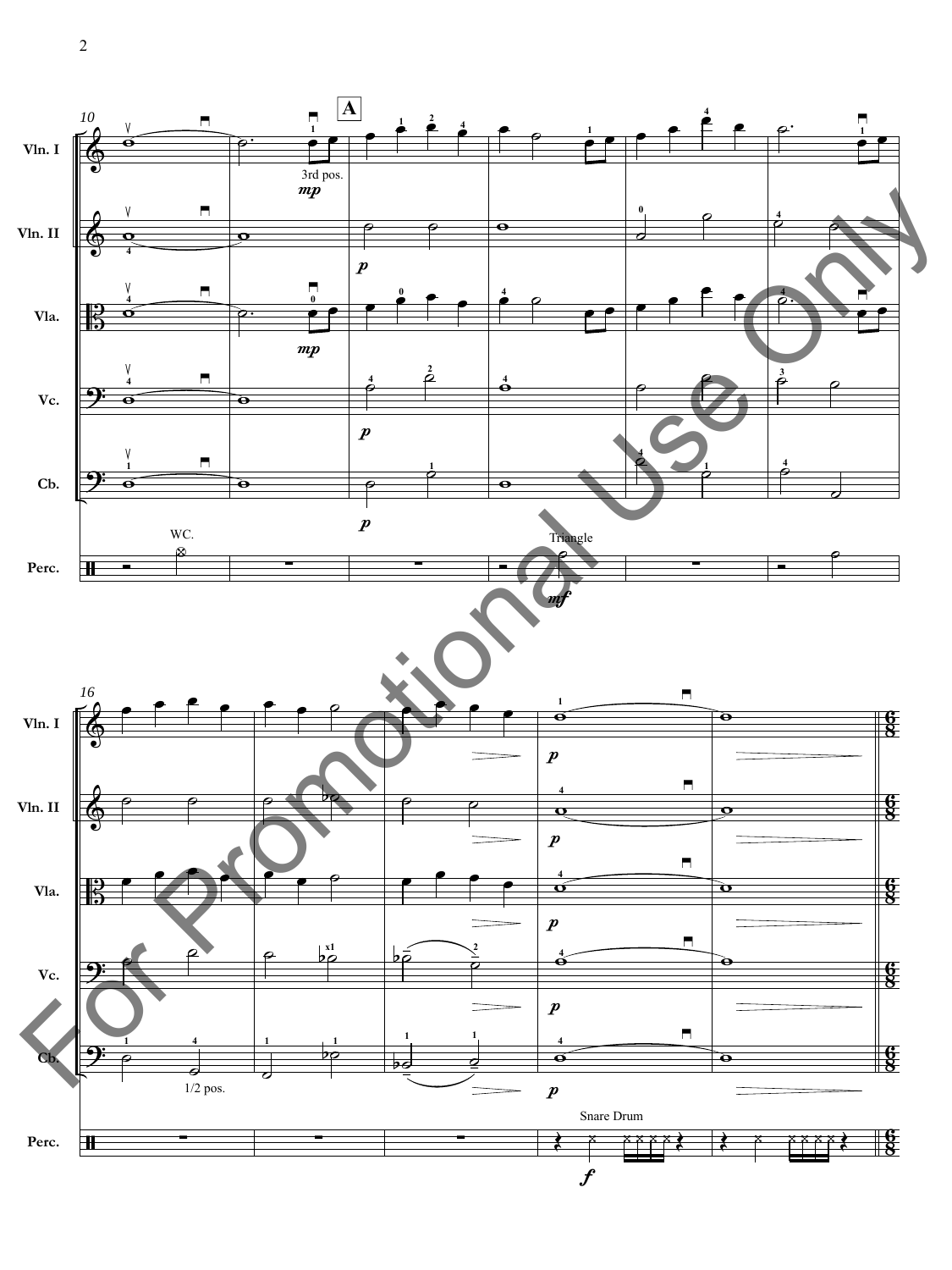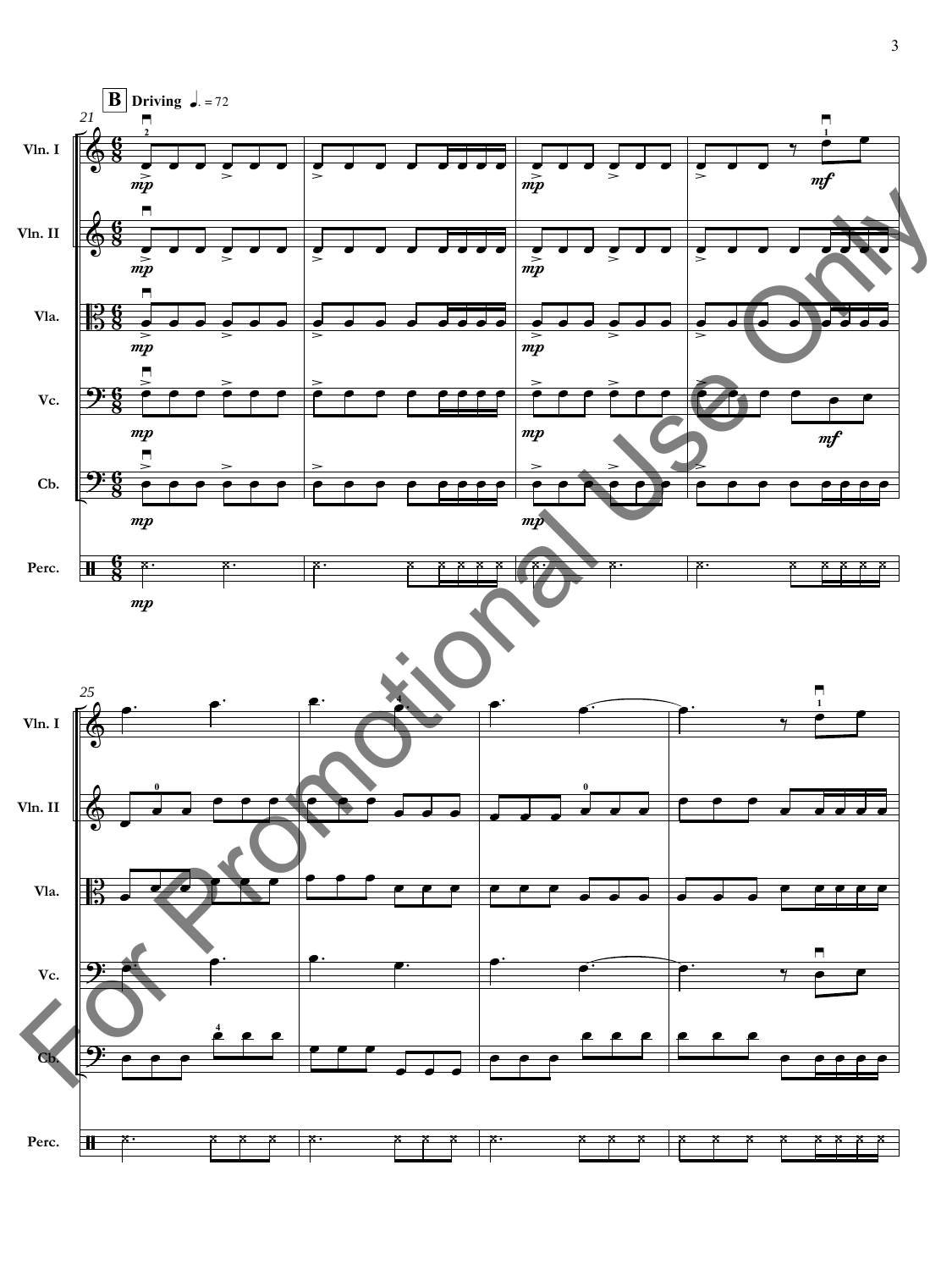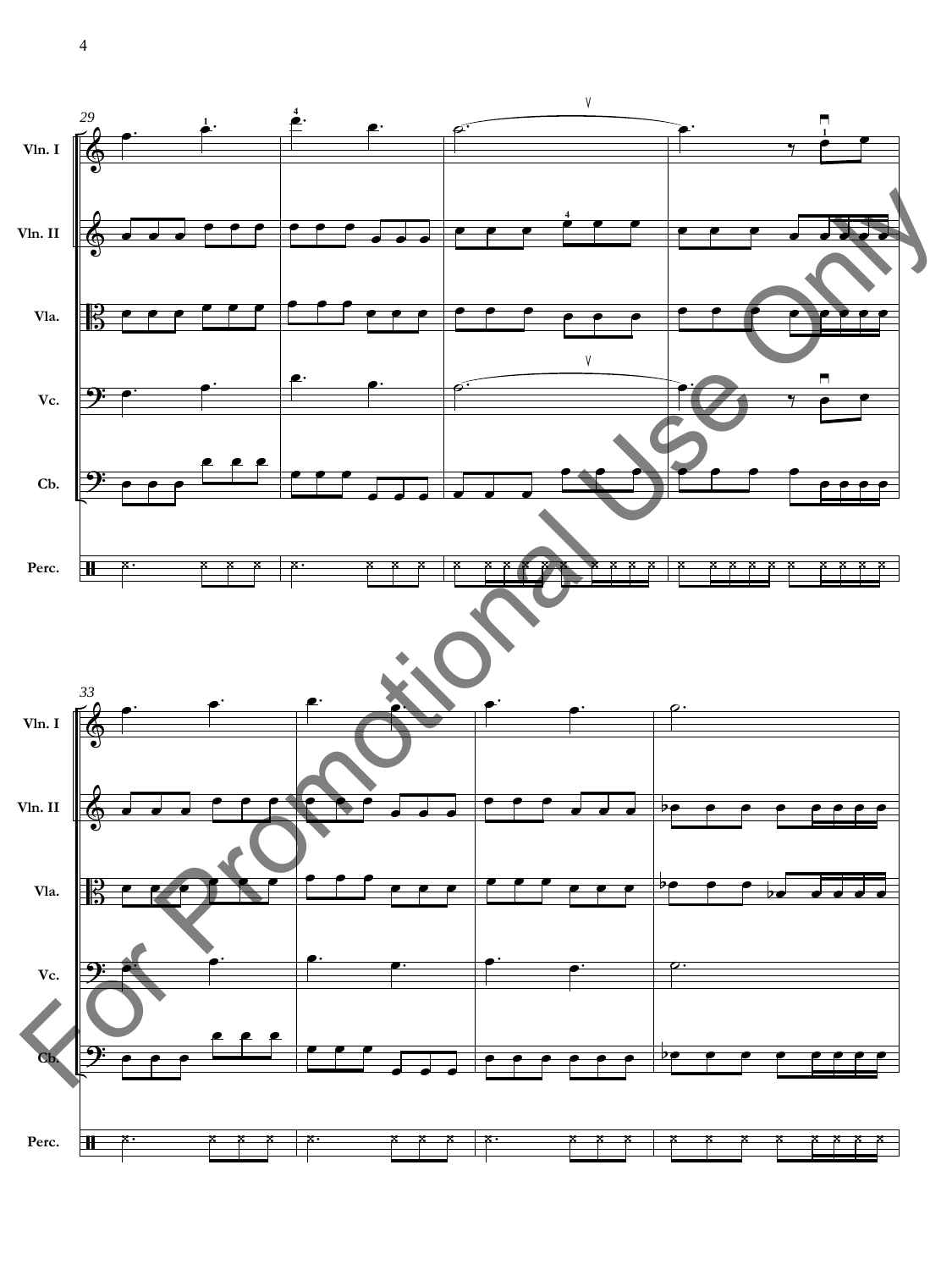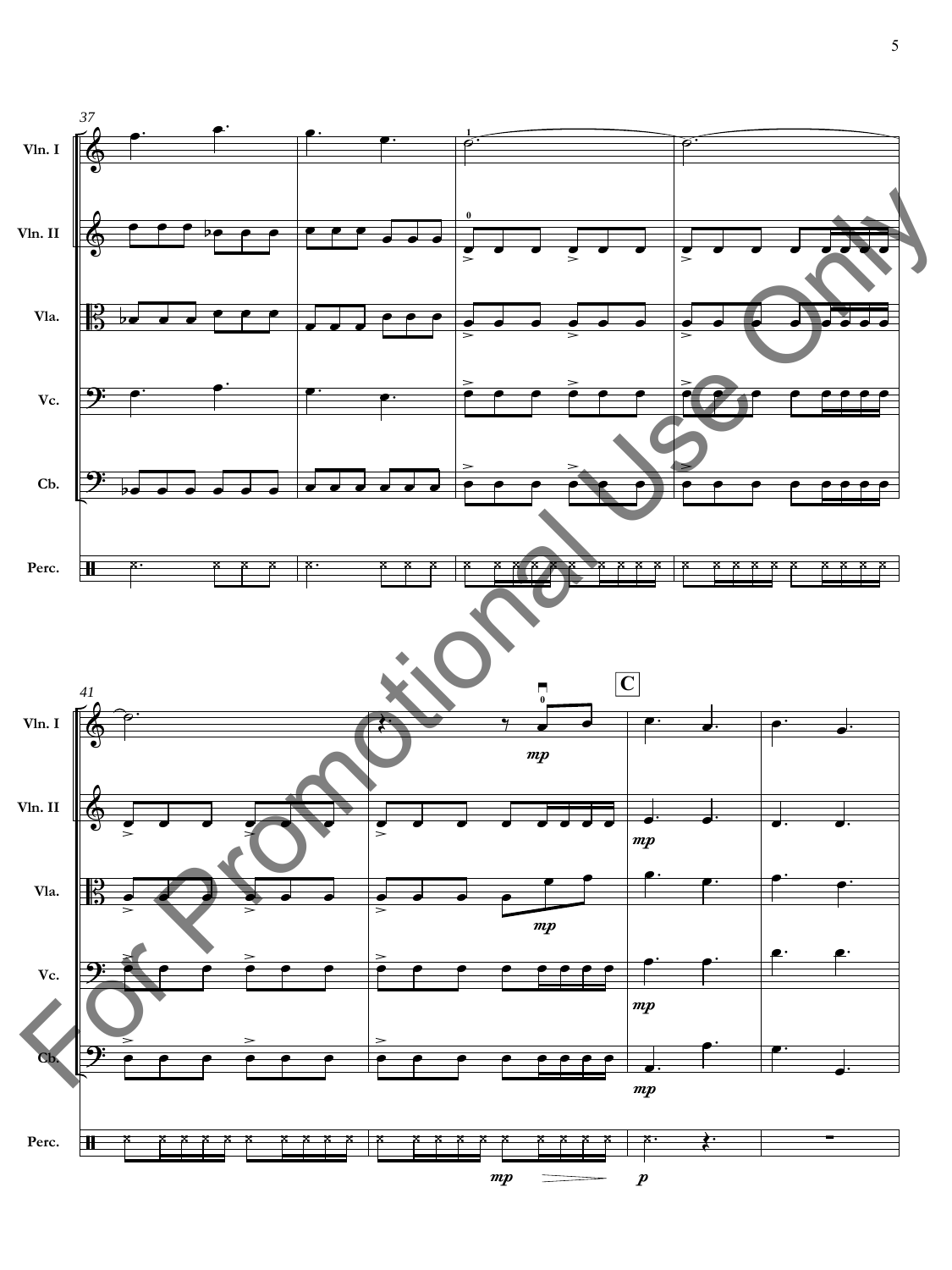

 $m f$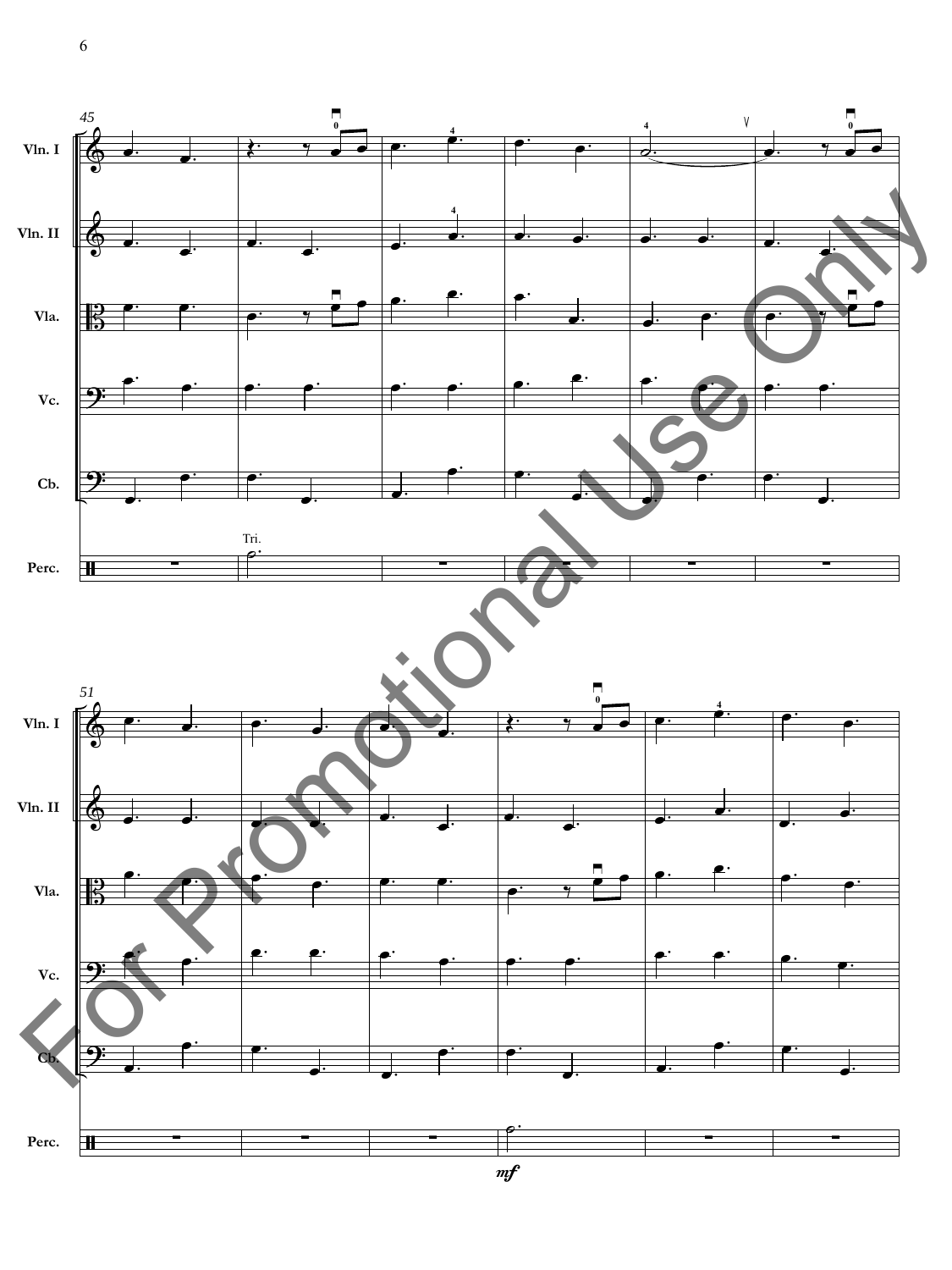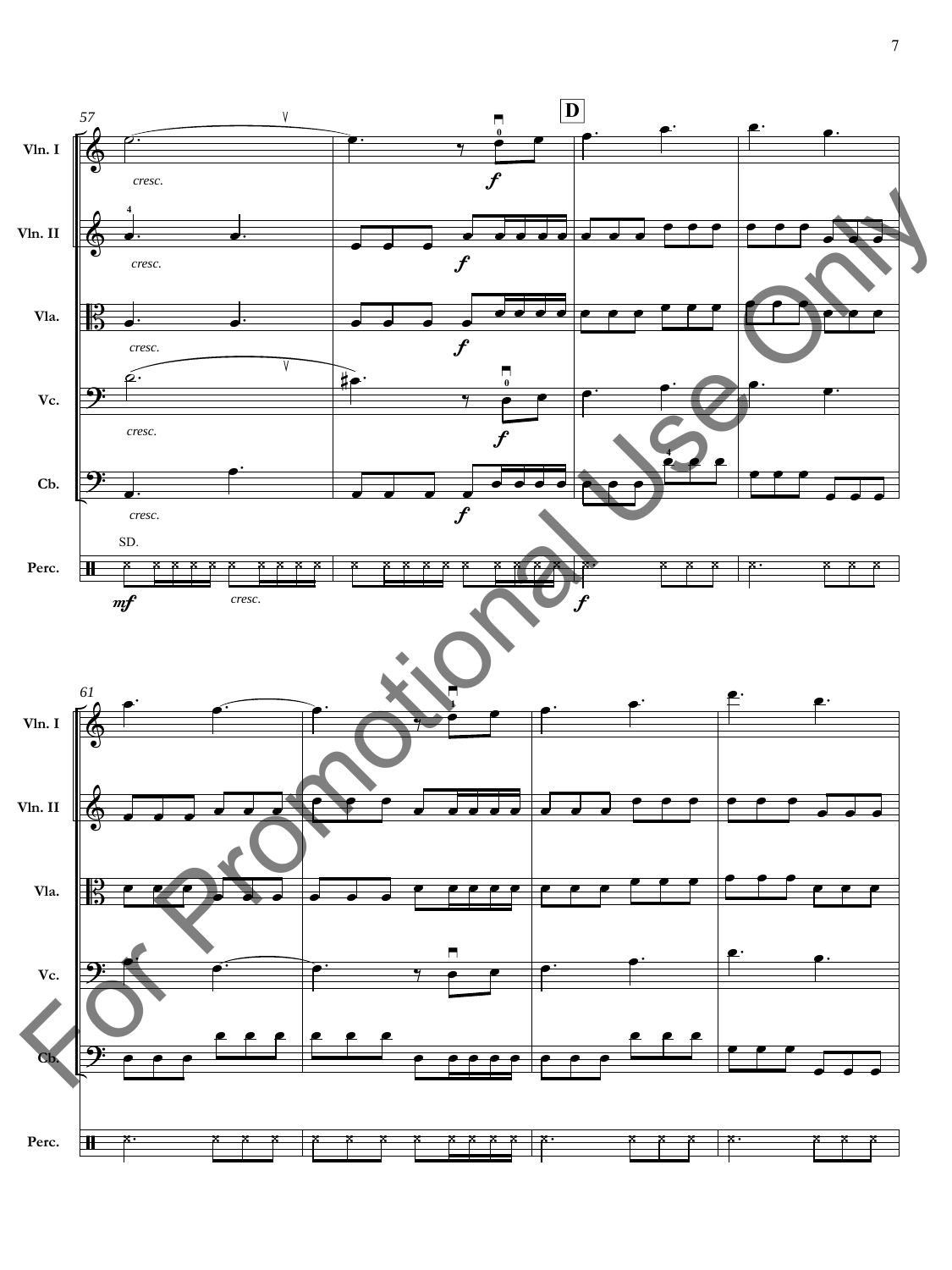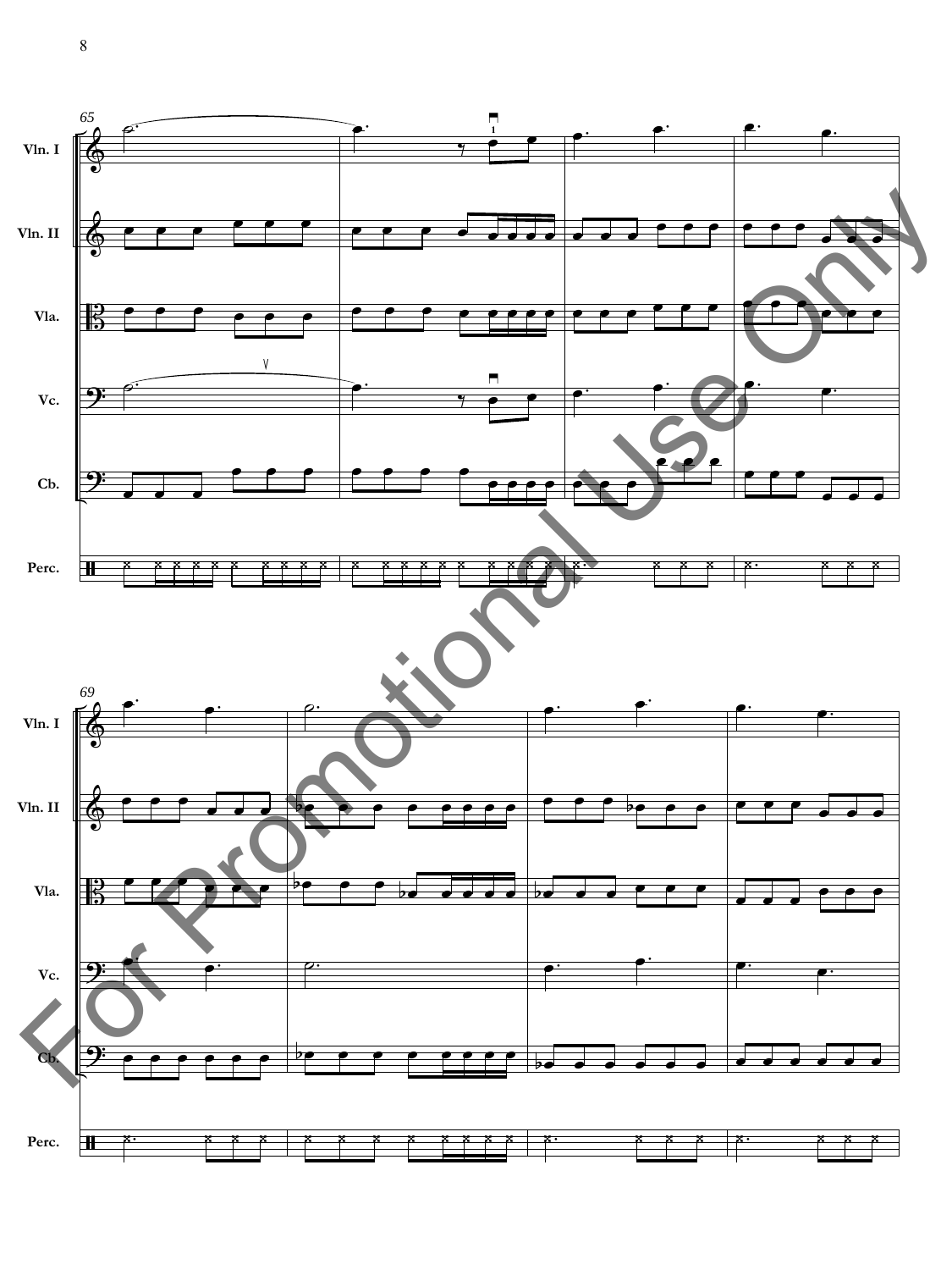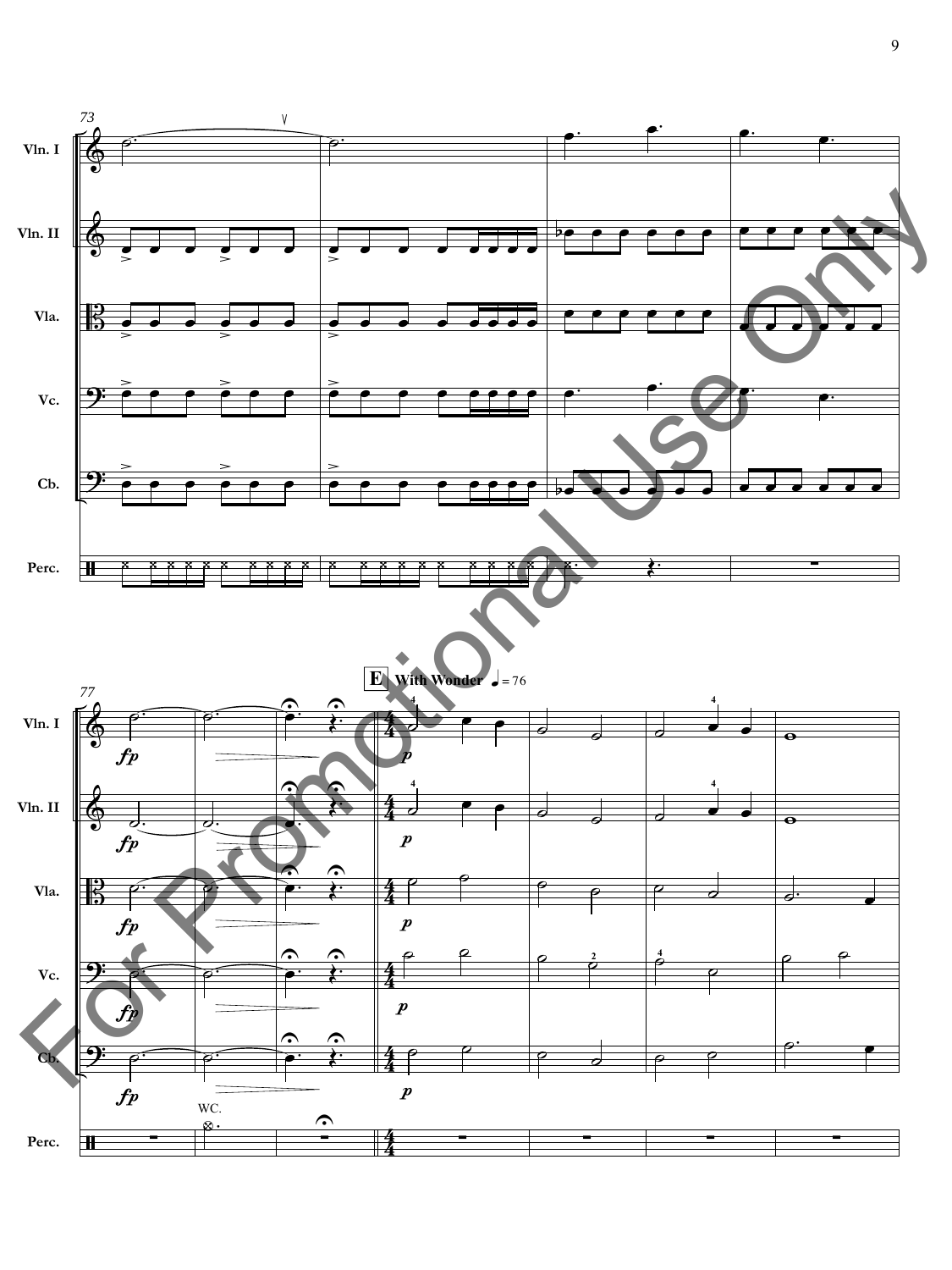10



 $m f$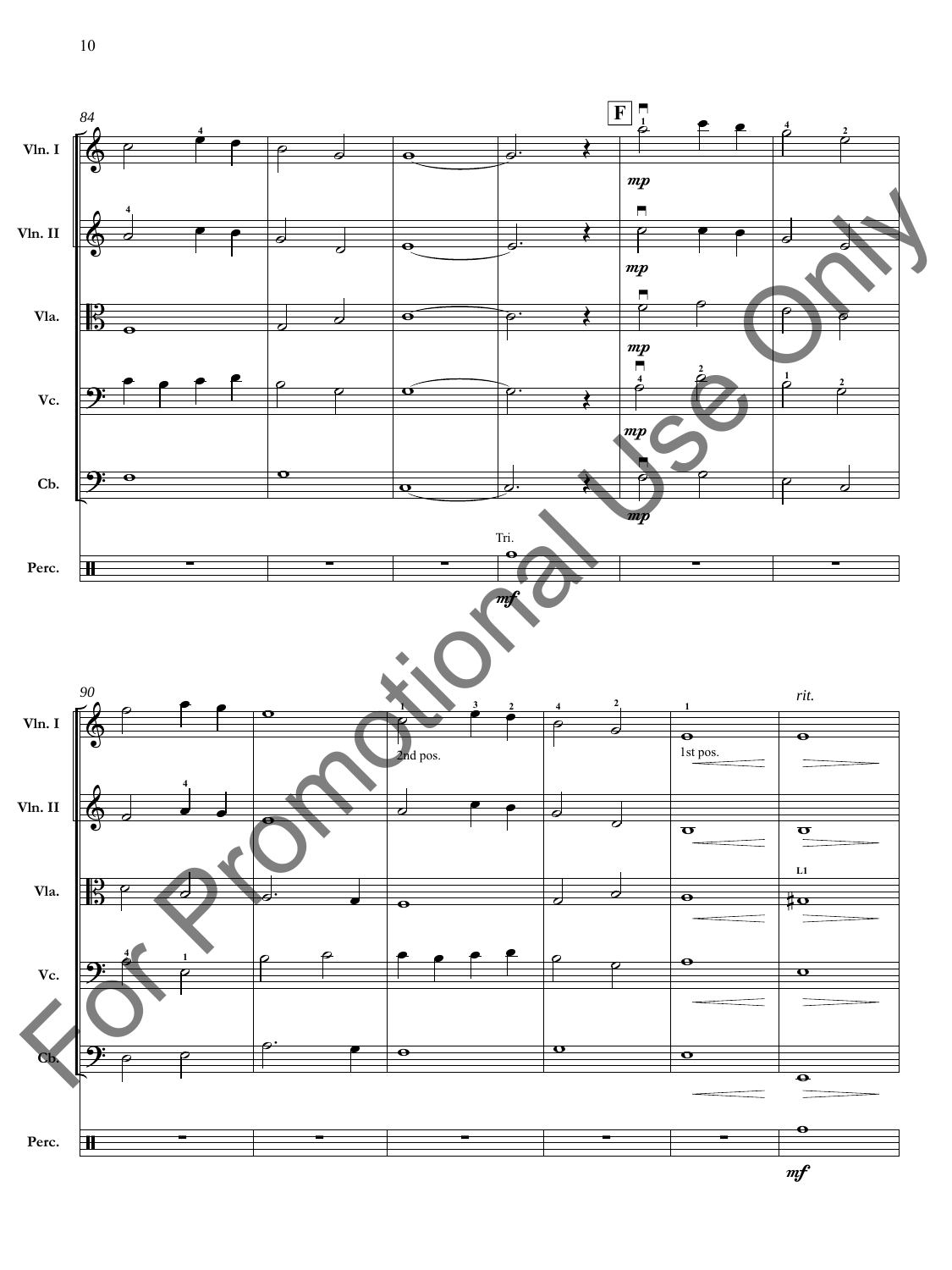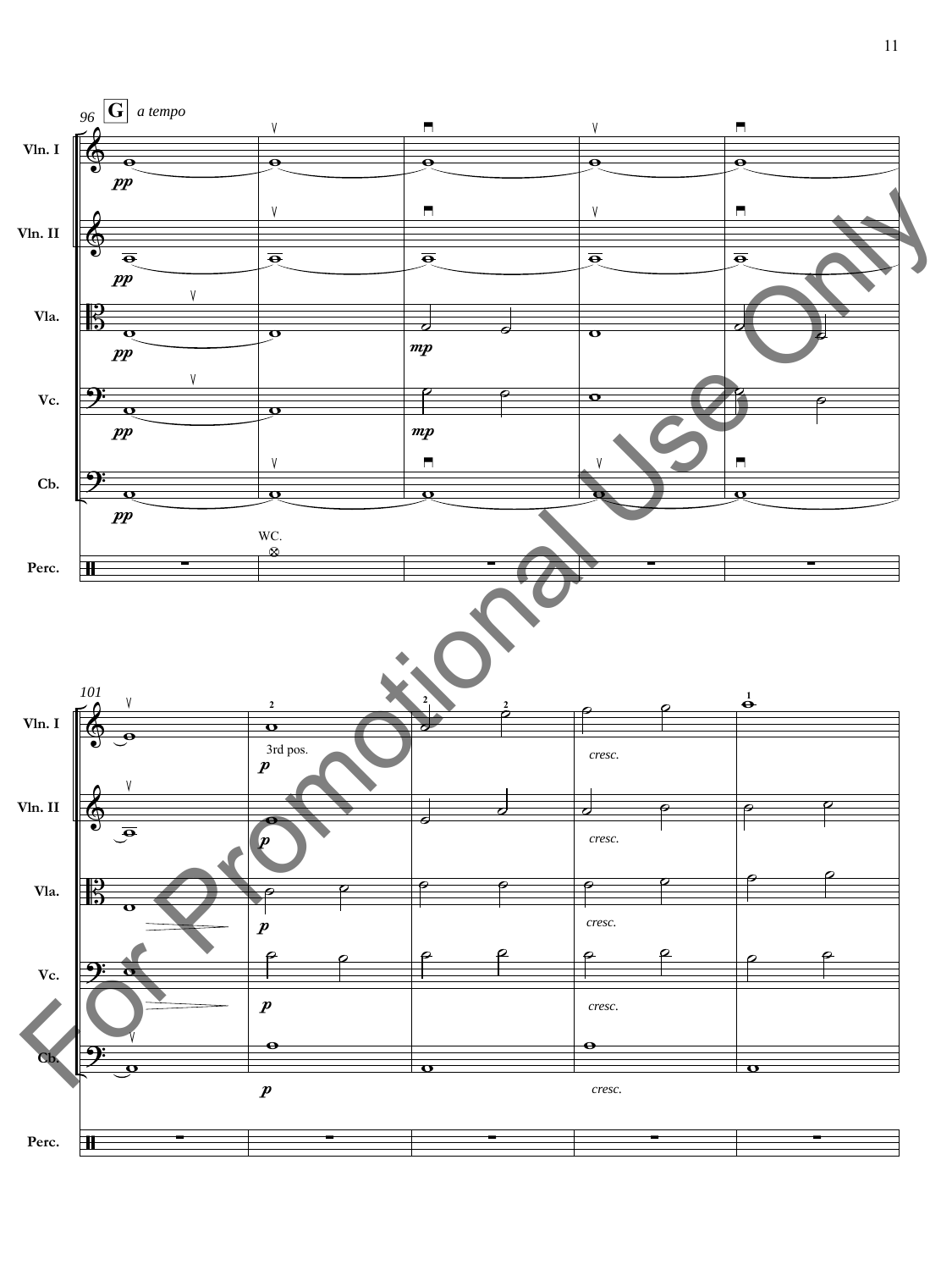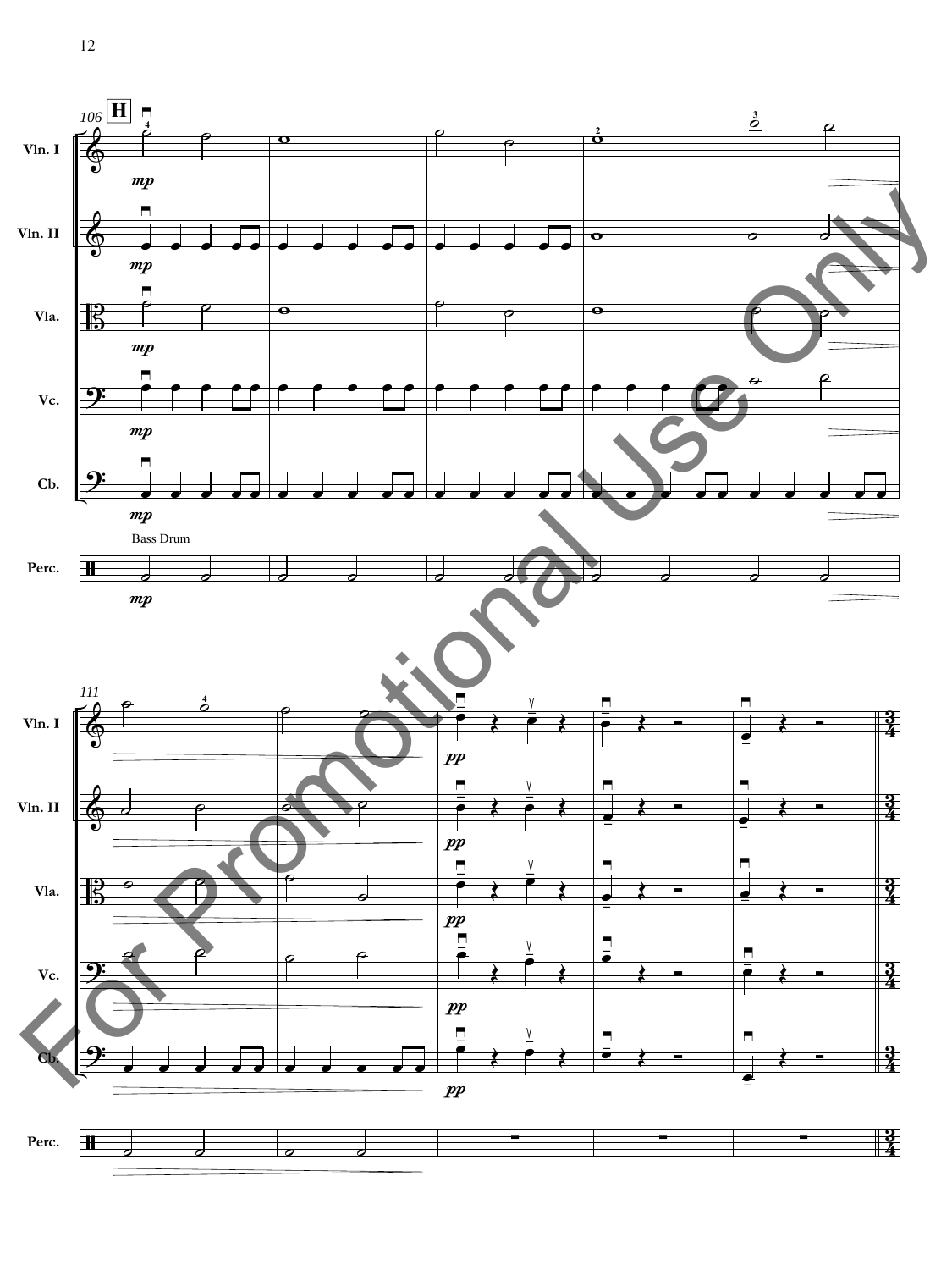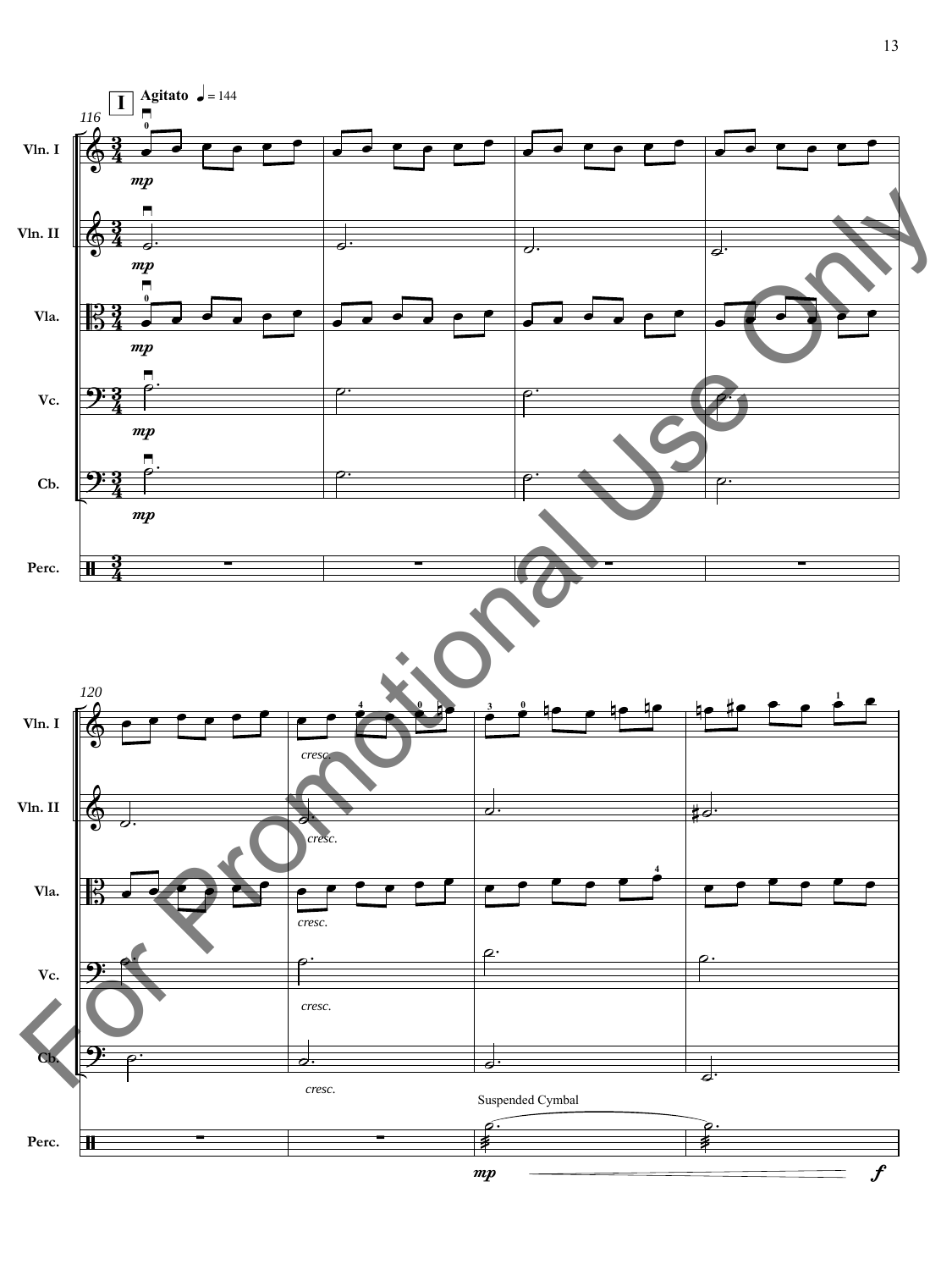

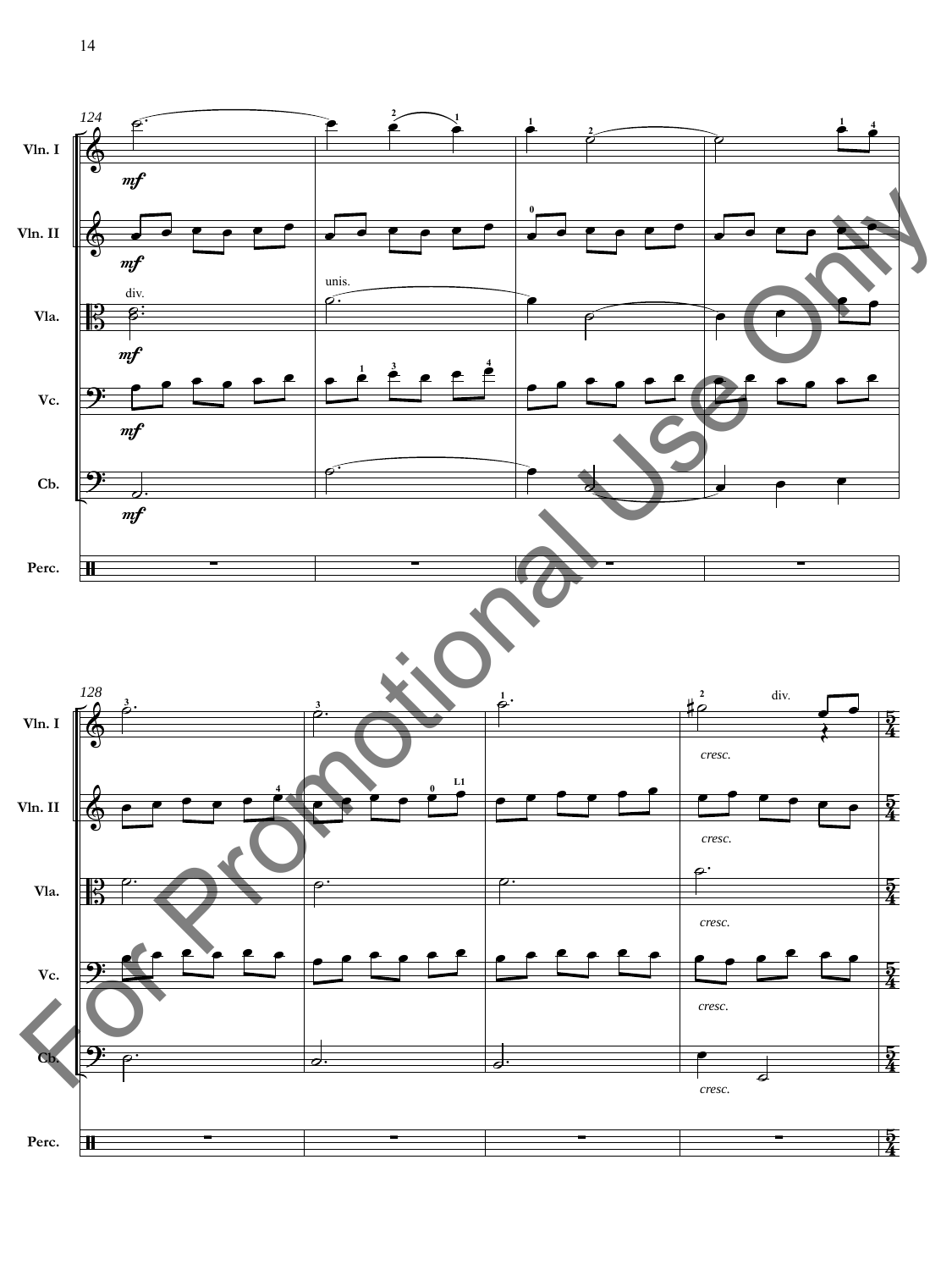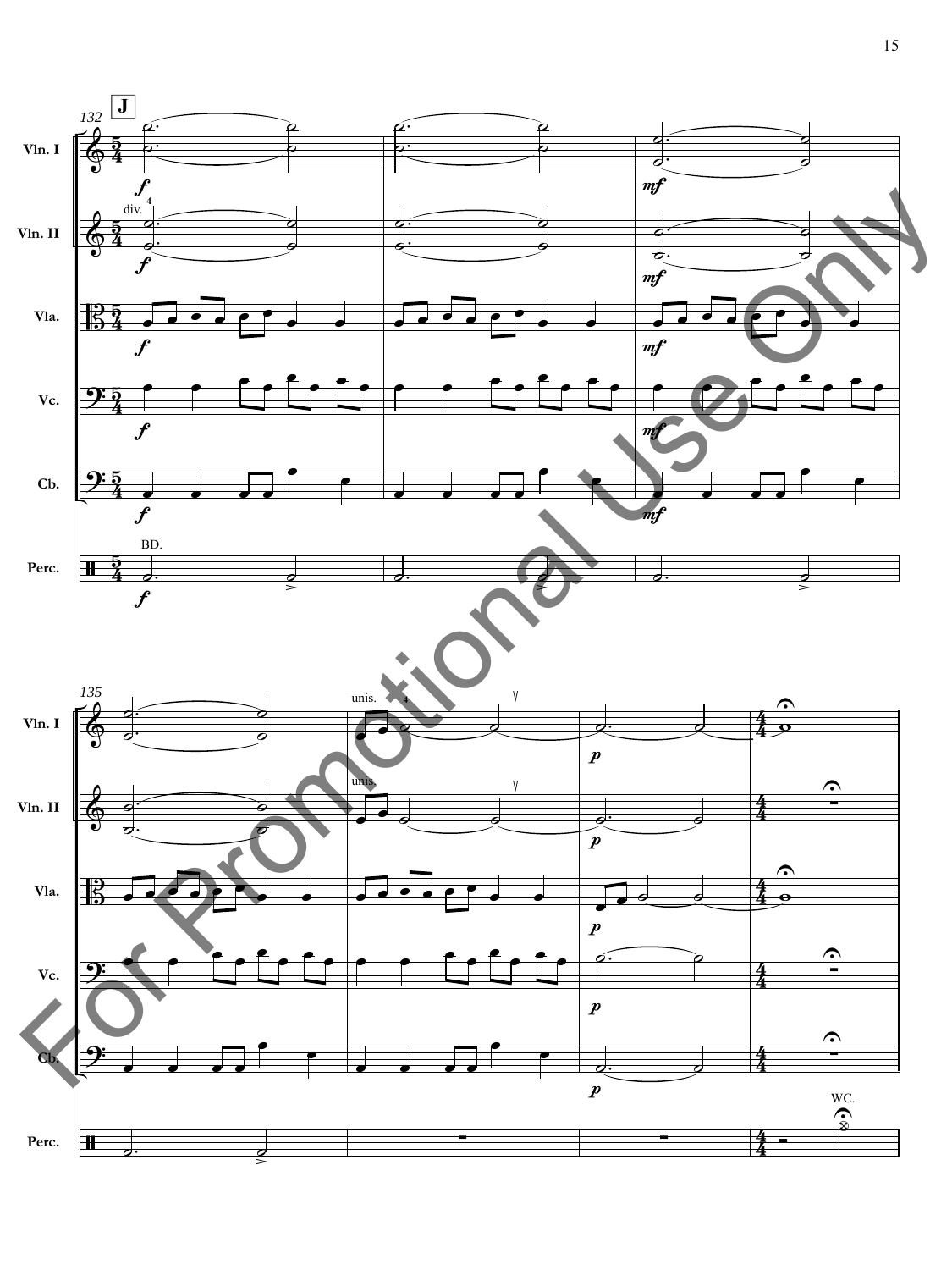16

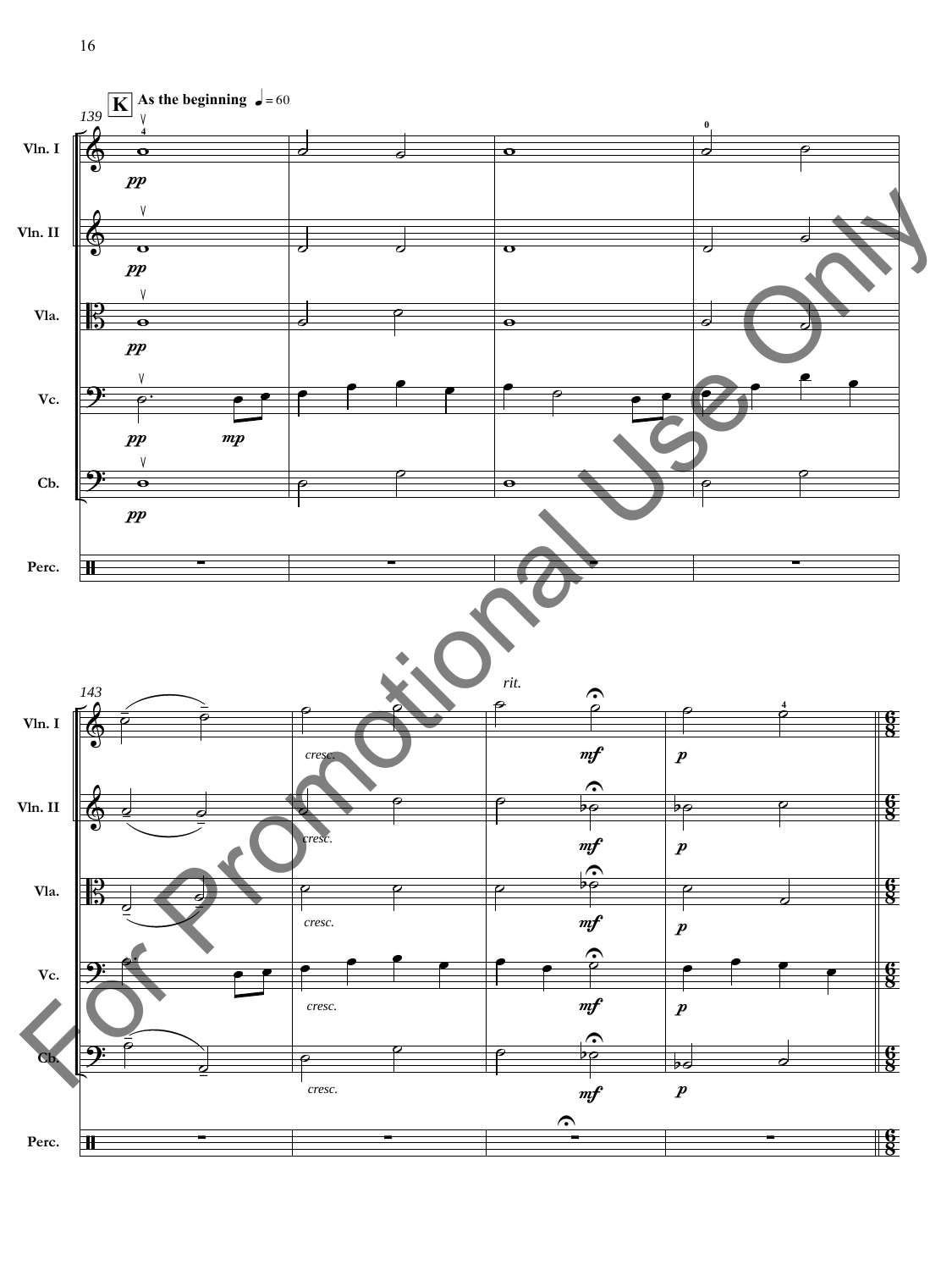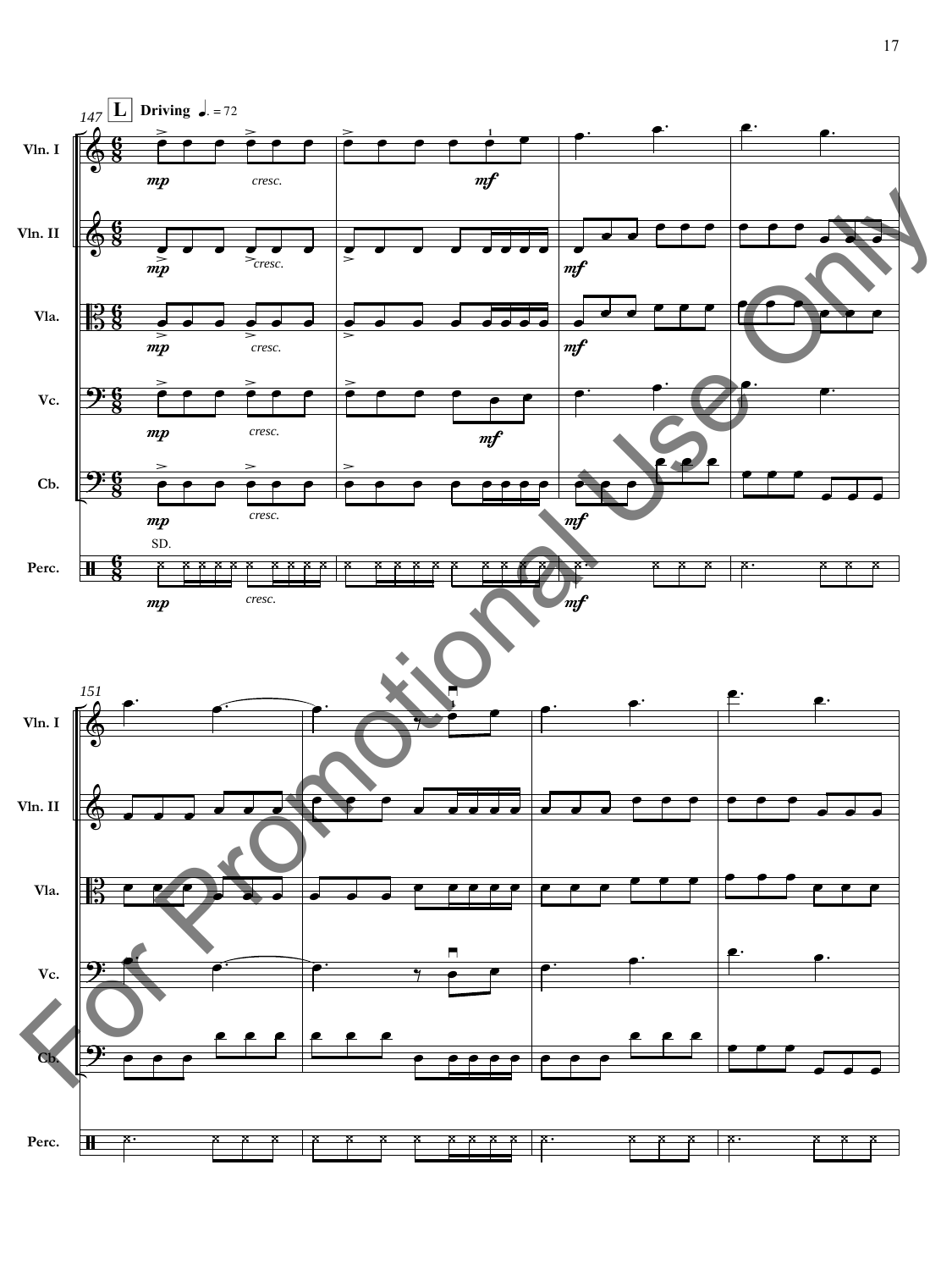